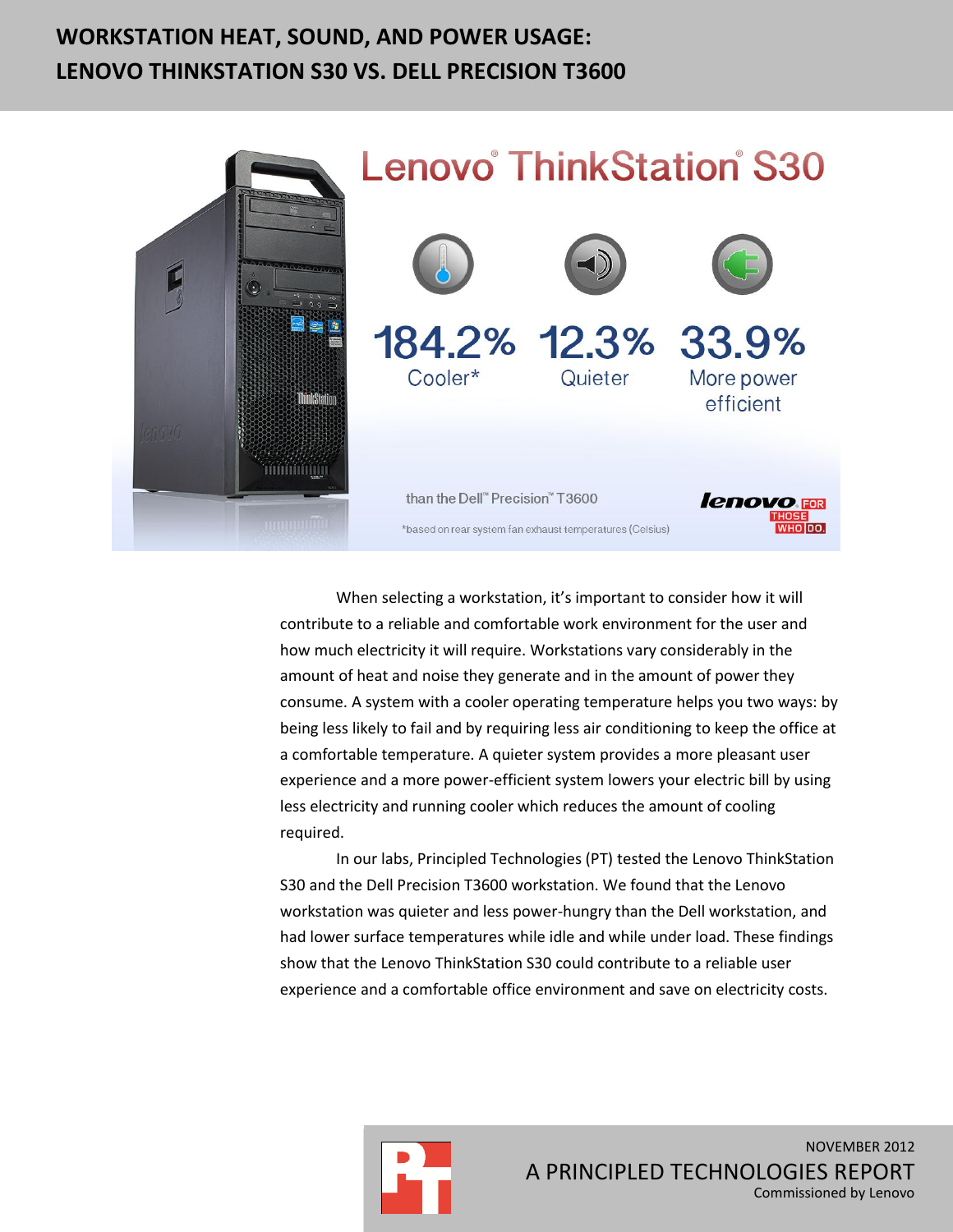# **WHICH WORKSTATION MAKES FOR A RELIABLE, PLEASANT, AND POWER-EFFICIENT WORK ENVIRONMENT?**

A workstation that generates more heat and noise and uses more power than necessary can be more prone to system failure, can be distracting and uncomfortable for workers, and can boost electricity bills—both because of the power the system itself draws and the power that additional air conditioning uses. To determine how two workstations compared on these fronts, we measured the heat, noise, and power consumption of the Lenovo ThinkStation S30 and the Dell Precision T3600 workstation.

We performed the tests while the two systems were idle and again while they were running a heavy workload that consisted of two benchmarks stressing each system's hard disk, processor, and memory.

|                                               | <b>Lenovo ThinkStation S30</b> | <b>Dell Precision T3600</b> | <b>Comparison</b>     |  |  |
|-----------------------------------------------|--------------------------------|-----------------------------|-----------------------|--|--|
| Heat (degrees Celsius above room temperature) |                                |                             |                       |  |  |
| Rear system fan<br>exhaust (idle)             | $1.9^\circ$                    | $5.4^\circ$                 | 184.2% cooler         |  |  |
| Average of 5 internal<br>locations (idle)     | 11.7                           | 12.1                        | 66.7% cooler          |  |  |
| <b>Acoustics (decibels)</b>                   |                                |                             |                       |  |  |
| Idle                                          | 24.4                           | 26.3                        | 12.3% quieter*        |  |  |
| Under load                                    | 24.4                           | 26.5                        | 13.5% quieter*        |  |  |
| Power usage (watts)                           |                                |                             |                       |  |  |
| Idle                                          | 40.2                           | 60.9                        | Used 33.9% less power |  |  |
| Under load                                    | 86.4                           | 98.1                        | Used 11.9% less power |  |  |

Figure 1 presents highlights of our test results.

**Figure 1: Test result summary. Lower numbers are better. \*For explanation of acoustics comparison, see the Quieter is Better section below.**

> For detailed specifications of our test systems, see [Appendix A.](#page-5-0) For details of our testing, see [Appendix B.](#page-8-0)

## **COOL UNDER PRESSURE**

The operating temperatures of computers vary considerably. While one advantage of a cooler workstation is obvious—no one wants a hot office workstations running at cooler temperatures also bring other benefits.

It is well known within the IT industry that operating temperatures degrade hardware reliability. Excess heat can cause hard drives, CPUs, memory, and other components to fail. For example, overheating can expand hard drive platters, causing hard drive failure. At the very least, excess heat can reduce the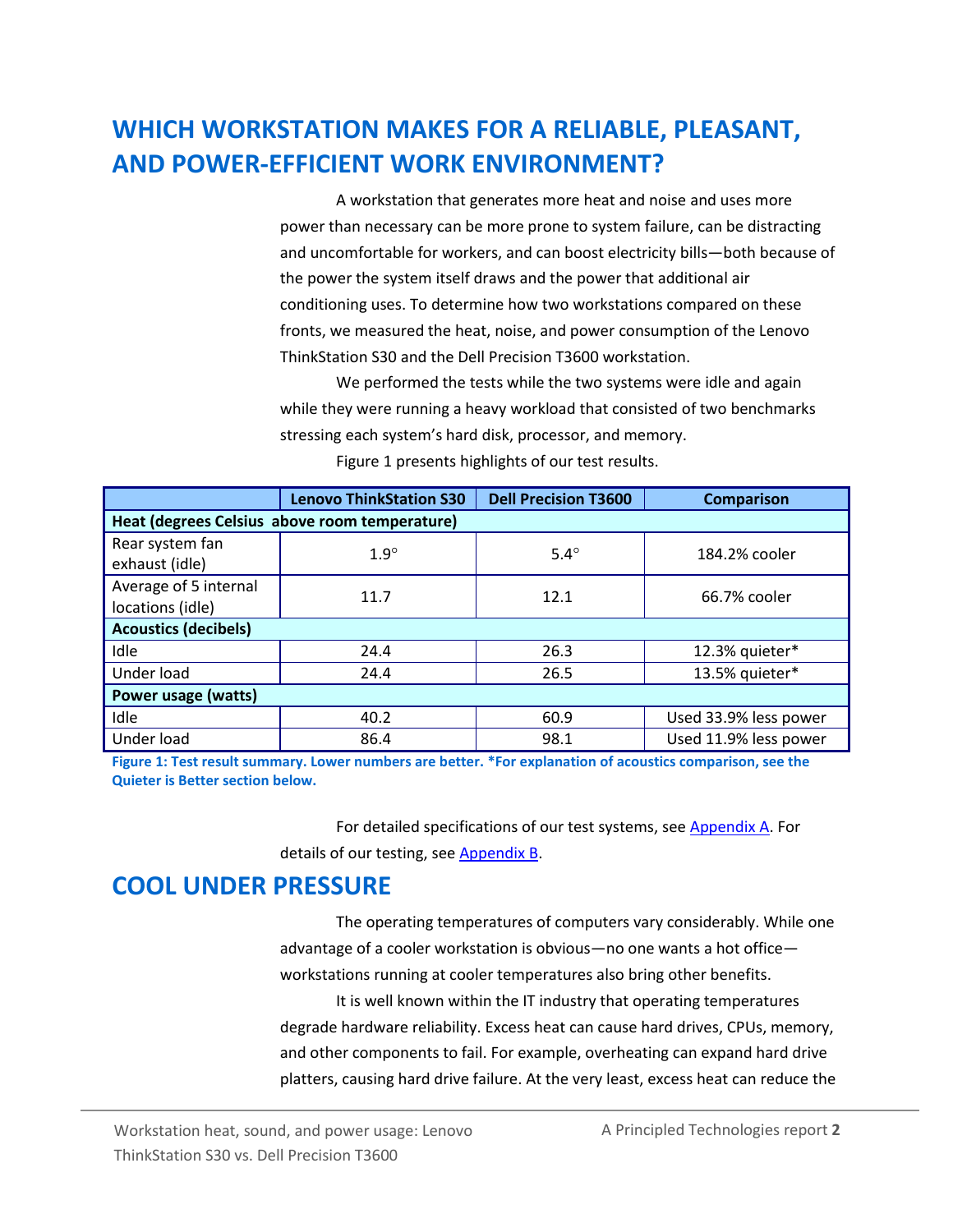drive's effective operating life. According to a recent Fujitsu white paper, hard disk manufacturers now suggest cooler operating temperatures for drive enclosures.<sup>1</sup> Because many users fail to back up their data on a regular basis, adequate ventilation and cooling in a workstation goes a long way to avoiding problems such as catastrophic data loss due to hard drive failure.

Many workers are not fortunate enough to have control over the climate in their offices. Not only do workstations with higher operating temperatures place extra wear on hardware, but they can make an already warm office even more uncomfortable.

With system reliability and user comfort in mind, we measured the temperature of several key internal and external spots on the two workstations while they were idle and while they were running a heavy workload. However, given that most workstations run 24 hours a day, we believe the most appropriate measure of thermal performance is the temperature of the air exiting the rear exhaust when the workstation is idle.

For each of the locations, we measured the temperature three times and noted the number of degrees Celsius each measurement deviated from the ambient room temperature. Because the ambient temperature varied throughout our testing, the temperature difference between the ambient temperature and the surface temperature we recorded for each system makes the fairest comparison.

### **QUIETER IS BETTER**

Any user, given a choice, would prefer a quiet system to a noisy one. As Figure 2 shows, the Lenovo ThinkStation S30 was considerably quieter than the Dell Precision T3600 under both load conditions.

We calculated the difference in perceived volume with the two workstations using the following formula<sup>2</sup> for sound level change:

$$
\Delta L = 10 \cdot log2x = 33.22 \cdot log(x)
$$

The change in sound level  $(\Delta L)$  is related to the ratio for loudness (or volume) by using the calculated  $\Delta L$  as follows:

$$
x=10^{\frac{\Delta \rm L}{33.22}}=2^{\frac{\Delta \rm L}{10}}
$$

For example, if the level change ( $\Delta L$ ) is 1.9dB, the ratio for loudness is 1.141x, or 14.1 percent louder.

Workstation heat, sound, and power usage: Lenovo **A** Principled Technologies report 3 ThinkStation S30 vs. Dell Precision T3600

 1 [http://www.fujitsu.com/downloads/COMP/fcpa/hdd/sata-mobile-ext-duty\\_wp.pdf](http://www.fujitsu.com/downloads/COMP/fcpa/hdd/sata-mobile-ext-duty_wp.pdf)

<sup>&</sup>lt;sup>2</sup> <http://www.sengpielaudio.com/calculator-levelchange.htm>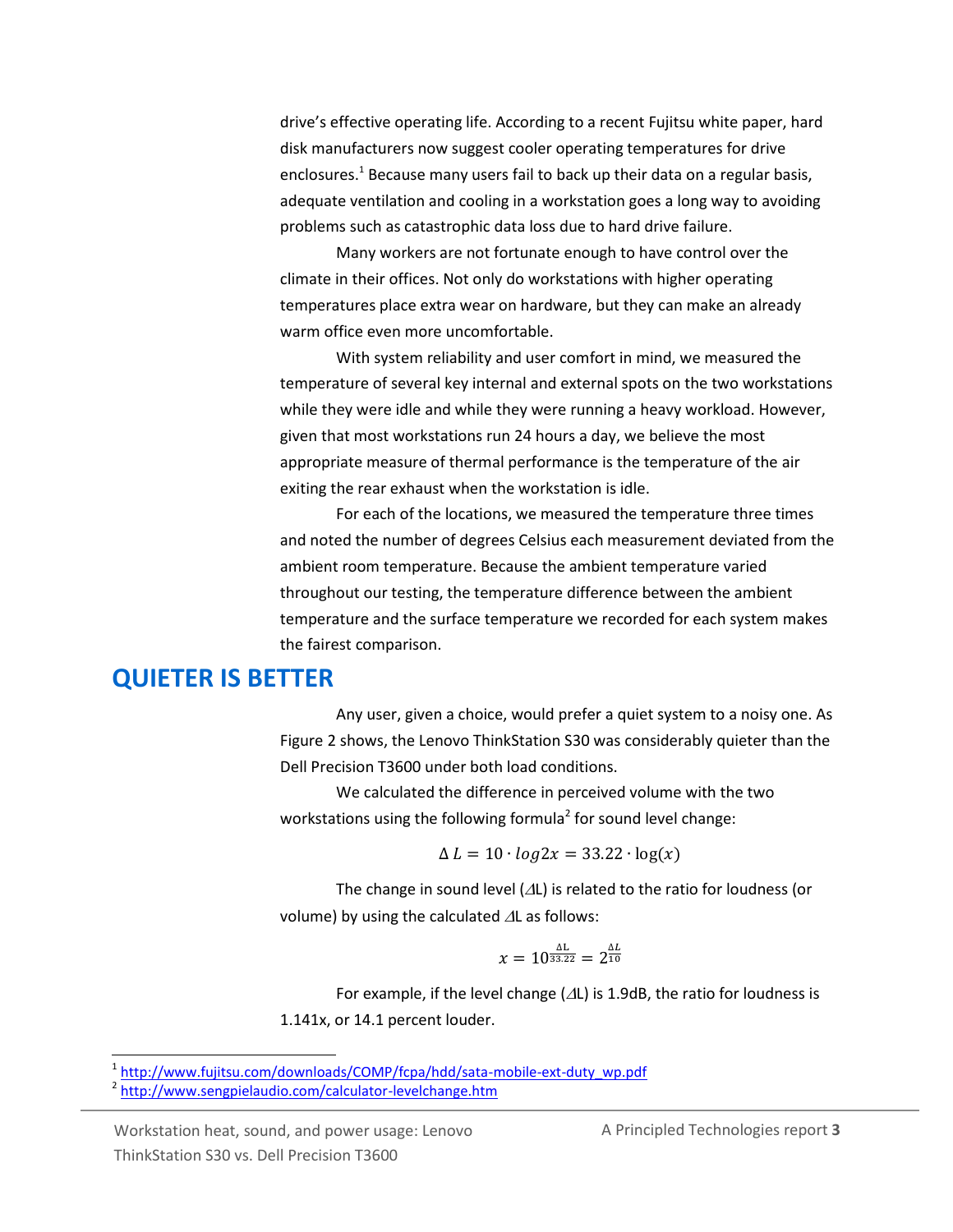Using this approach, we determined that the Dell Precision T3600 was 14.1 percent louder than the Lenovo ThinkStation S30 when the systems were idle and 15.7 percent louder when they were under load.

Another way to look at this same data is that the Lenovo ThinkStation S30 was 12.3 percent quieter than the Dell Precision T3600 when both systems were idle and 13.5 percent quieter when they were both under load.





### **LESS POWER USED IS BETTER**

A workstation that uses less power saves you money when the electric bill comes. As Figure 3 shows, the Lenovo ThinkStation S30 used less power than the Dell Precision T3600—23.7 percent less when the systems were idle and 4.5 percent less when they were under load. We used an Extech® Power Analyzer to measure power consumption while the systems were idle and under load.



**Figure 3: The Lenovo ThinkStation S30 used up to 23.7 percent less power than the Dell Precision T3600.**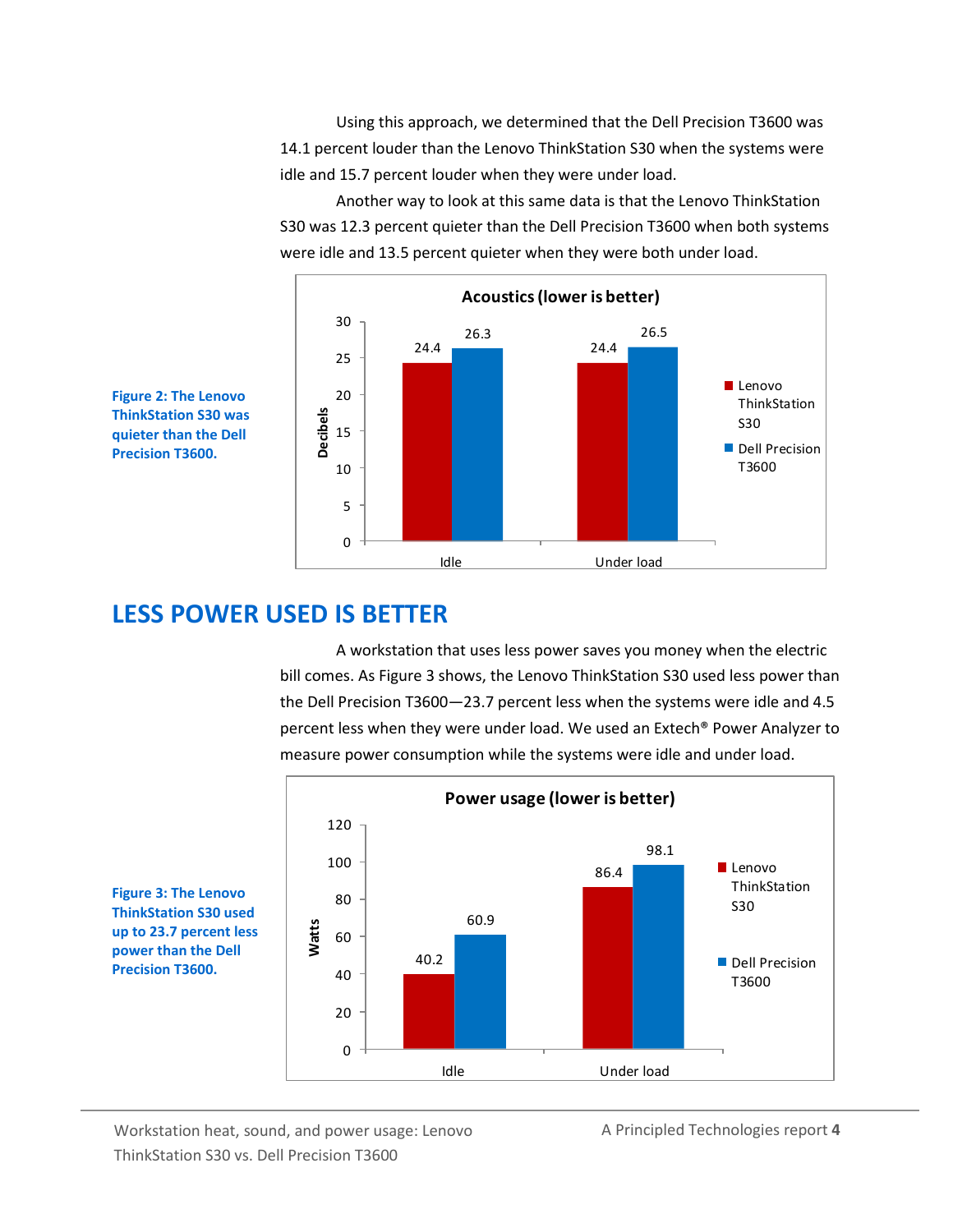## **IN CONCLUSION**

A workstation that runs in a quiet and cool manner and uses less power is a great boon to workers and the companies they work for. In our tests, both when idle and when under load, the Lenovo ThinkStation S30 ran more quietly and at lower surface temperatures than the Dell Precision T3600 workstation and used less power. These findings make the Lenovo ThinkStation S30 an excellent choice for those who want to provide a reliable, comfortable work environment while using less power.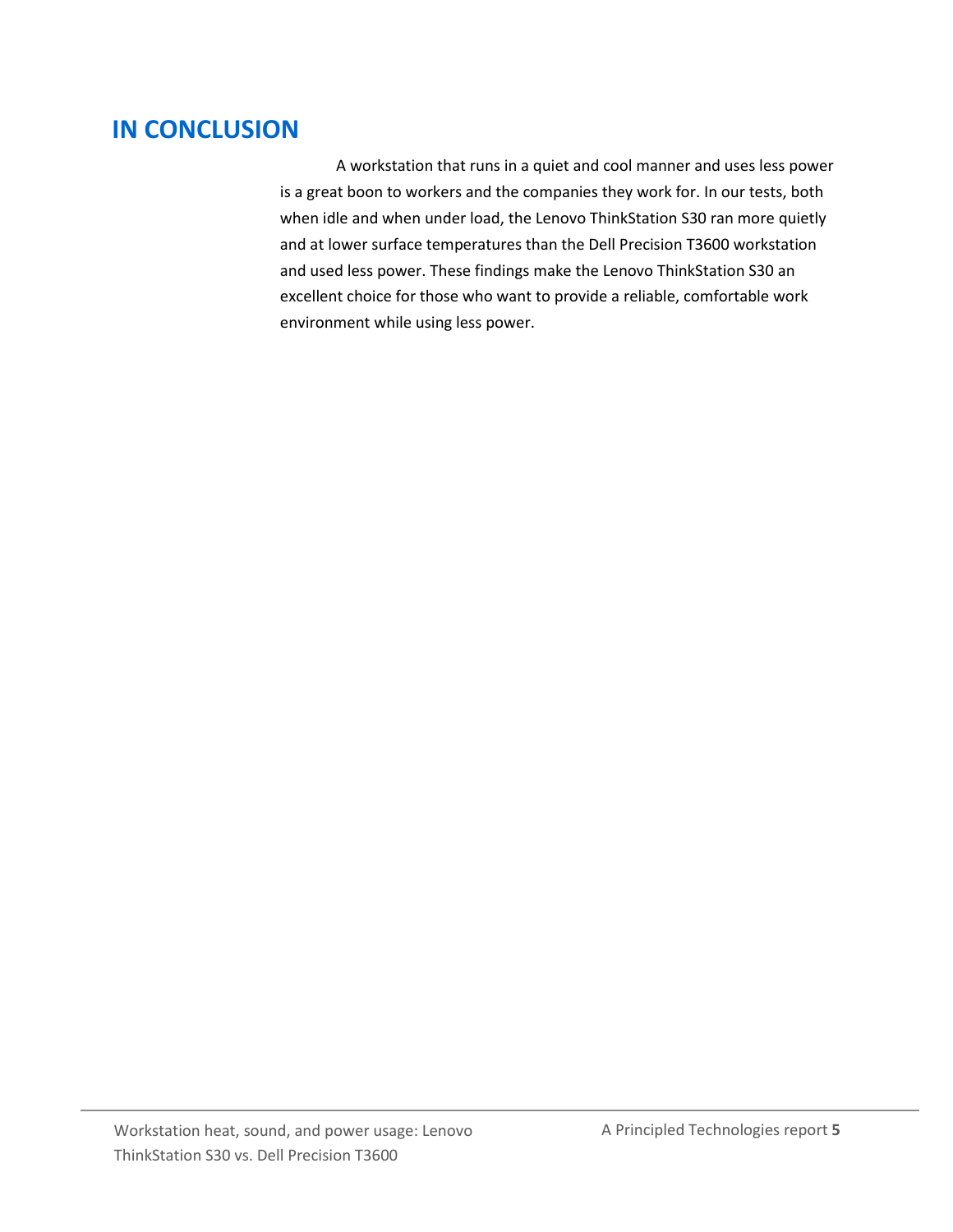# <span id="page-5-0"></span>**APPENDIX A: DETAILED SYSTEM CONFIGURATION**

**System Lenovo S30 ThinkStation Dell Precision T3600 Workstation General** Number of processor packages | 1 Number of cores per processor  $\begin{vmatrix} 4 \end{vmatrix}$  4 Number of hardware threads per core 1  $\vert$  1 Total number of system threads  $\begin{array}{|c|c|c|} 4 \end{array}$  4 System power management policy Dell number of ThinkCentre Default Processor power-saving option | EIST | EIST | EIST **CPU** Vendor Intel® Intel Name Records Records Name Records Name Records and  $\lambda$  Xeon® Model number **E5-1603** E5-1603 Stepping M1 M1 M1 Socket type **LGA2011** LGA2011 **LGA2011** Bus/Core Ratio 2.80 2.80 2.80 Core frequency (GHz) 28 28 Intel QuickPath Interconnect speed 0 GT/s 0 GT/s L1 cache 256 KB (32 KB + 32 KB per core) 256 KB (32 KB + 32 KB per core) L2 cache 1 MB (256 KB per core) 1 MB (256 KB per core) L3 cache 10 MB (shared) 10 MB (shared) 10 MB (shared) **Platform** Vendor Lenovo Dell Motherboard model number Lenovo 2009 | 0PTTT9 Motherboard chipset | Intel C602 | Intel C602 BIOS name and version <br>(08/10/2012) Dell A04 (07/05/2012) **Memory module(s)** Vendor and model number Micron® MT9JSF25672PZ-<br>1G6M1FE Micron MT8JTF25664AZ-1G6M1 Type PC3-12800 PC3-12800 Speed (MHz) 1600 1600 1600 Speed running in the system  $(MHz)$  1600  $(1600)$ Timing/Latency (tCL-tRCD-tRPtRASmin)  $10^{-10-10-28}$ Size (MB) 2048 2048 Number of memory module(s)  $\begin{array}{|c|c|c|c|c|} \hline 1 & 1 \\ \hline \end{array}$ 

Figure 4 presents detailed configuration information for the two systems we tested.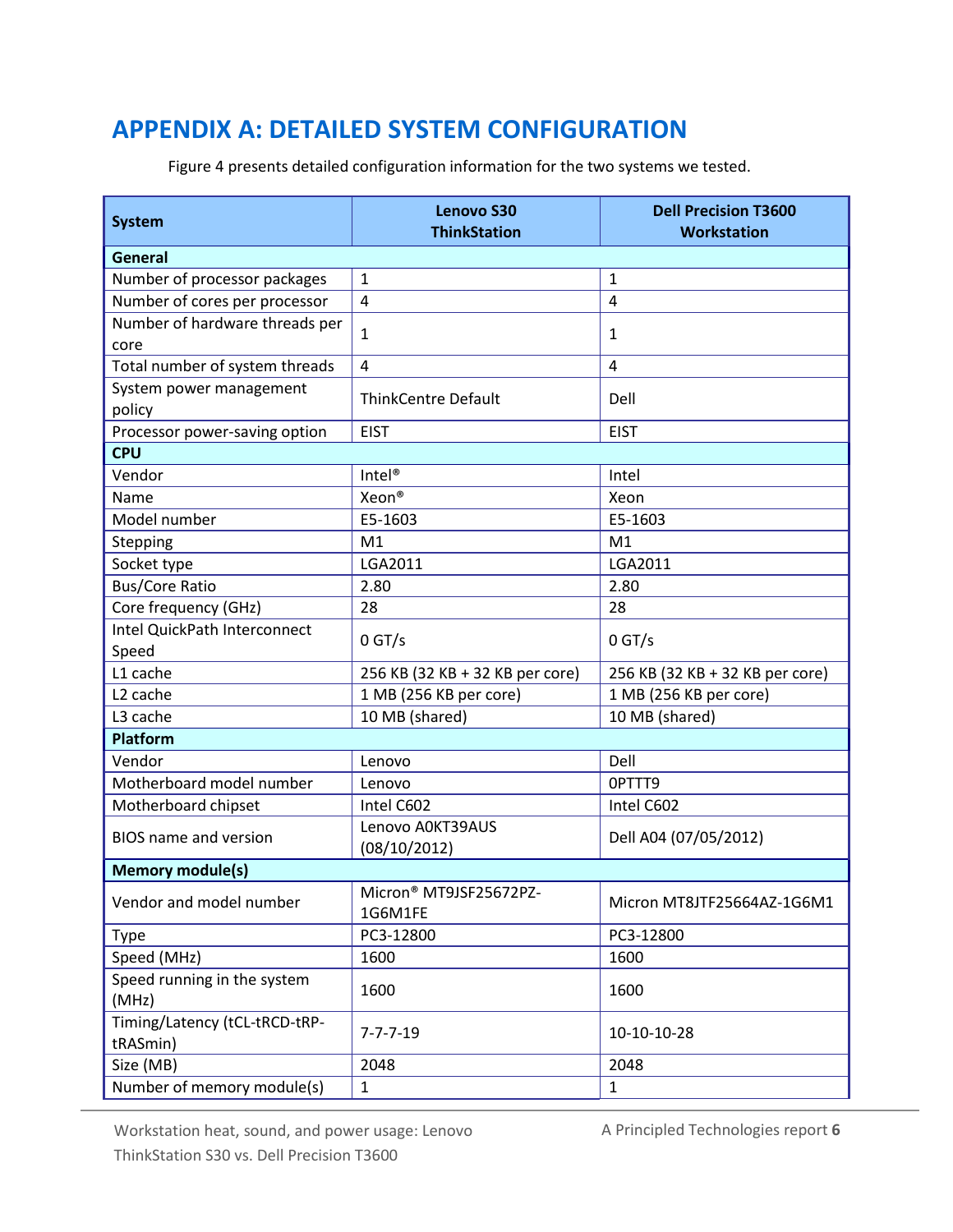| <b>System</b>                                     | <b>Lenovo S30</b><br><b>ThinkStation</b>      | <b>Dell Precision T3600</b><br><b>Workstation</b> |  |  |  |
|---------------------------------------------------|-----------------------------------------------|---------------------------------------------------|--|--|--|
| Total amount of system RAM<br>(GB)                | $\overline{2}$                                | $\overline{2}$                                    |  |  |  |
| Chip organization (single-<br>sided/double-sided) | Double-sided                                  | Double-sided                                      |  |  |  |
| Channel (single/dual/quad)                        | Single                                        | Single                                            |  |  |  |
| <b>Hard disk</b>                                  |                                               |                                                   |  |  |  |
| Vendor and model number                           | Seagate® ST500DM002-1BD14                     | Seagate ST500DM002-1BD14                          |  |  |  |
| Number of disks in system                         | $\mathbf{1}$                                  | $\overline{1}$                                    |  |  |  |
| Size (GB)                                         | 500                                           | 500                                               |  |  |  |
| Buffer size (MB)                                  | 16                                            | 16                                                |  |  |  |
| <b>RPM</b>                                        | 7,200                                         | 7,200                                             |  |  |  |
| <b>Type</b>                                       | SATA 6.0Gb/s                                  | SATA 6.0Gb/s                                      |  |  |  |
|                                                   | Intel C600 Series Chipset SATA                | Intel C600/X79 series Chipset 6-                  |  |  |  |
| Controller                                        | <b>RAID Controller</b>                        | Port SATA AHCI Controller                         |  |  |  |
| <b>Driver</b>                                     | Intel 3.2.0.1126 (06/20/2012)                 | Intel 9.2.3.1013 (03/16/2011)                     |  |  |  |
| <b>Operating system</b>                           |                                               |                                                   |  |  |  |
| Name                                              | Microsoft <sup>®</sup> Windows <sup>®</sup> 7 | Microsoft Windows 7                               |  |  |  |
|                                                   | Professional x64                              | Professional x64                                  |  |  |  |
| <b>Build number</b>                               | 7601                                          | 7601                                              |  |  |  |
| Service Pack                                      | $\mathbf{1}$                                  | $\mathbf{1}$                                      |  |  |  |
| File system                                       | <b>NTFS</b>                                   | <b>NTFS</b>                                       |  |  |  |
| Kernel                                            | ACPI x64-based PC                             | ACPI x64-based PC                                 |  |  |  |
| Language                                          | English                                       | English                                           |  |  |  |
| Microsoft DirectX version                         | 11                                            | 11                                                |  |  |  |
| <b>Graphics</b>                                   |                                               |                                                   |  |  |  |
| Vendor and model number                           | NVIDIA <sup>®</sup> NVS 300                   | <b>NVIDIA NVS 300</b>                             |  |  |  |
| <b>Type</b>                                       | <b>Discrete</b>                               | Discrete                                          |  |  |  |
| Chipset                                           | <b>NVS 300</b>                                | <b>NVS 300</b>                                    |  |  |  |
| <b>BIOS</b> version                               | 70.18.83.0.8                                  | 70.18.83.0.8                                      |  |  |  |
| Total available graphics memory<br>(MB)           | 1255                                          | 1242                                              |  |  |  |
| Dedicated video memory (MB)                       | 512                                           | 512                                               |  |  |  |
| System video memory (MB)                          | $\mathbf 0$                                   | 0                                                 |  |  |  |
| Shared system memory (MB)                         | 743                                           | 730                                               |  |  |  |
| Resolution                                        | 1280 x 1024                                   | 1280 x 1024                                       |  |  |  |
|                                                   | NVIDIA 8.17.12.7642                           | NVIDIA 8.17.12.7619                               |  |  |  |
| <b>Driver</b>                                     | (12/10/2011)                                  | (10/06/2011)                                      |  |  |  |
| Sound card/subsystem                              |                                               |                                                   |  |  |  |
| Vendor and model number                           | Realtek™ High Definition Audio                | Realtek High Definition Audio                     |  |  |  |
| <b>Driver</b>                                     | Realtek 6.0.1.6581 (02/29/2012)               | Realtek 6.0.1.5890 (09/23/2011)                   |  |  |  |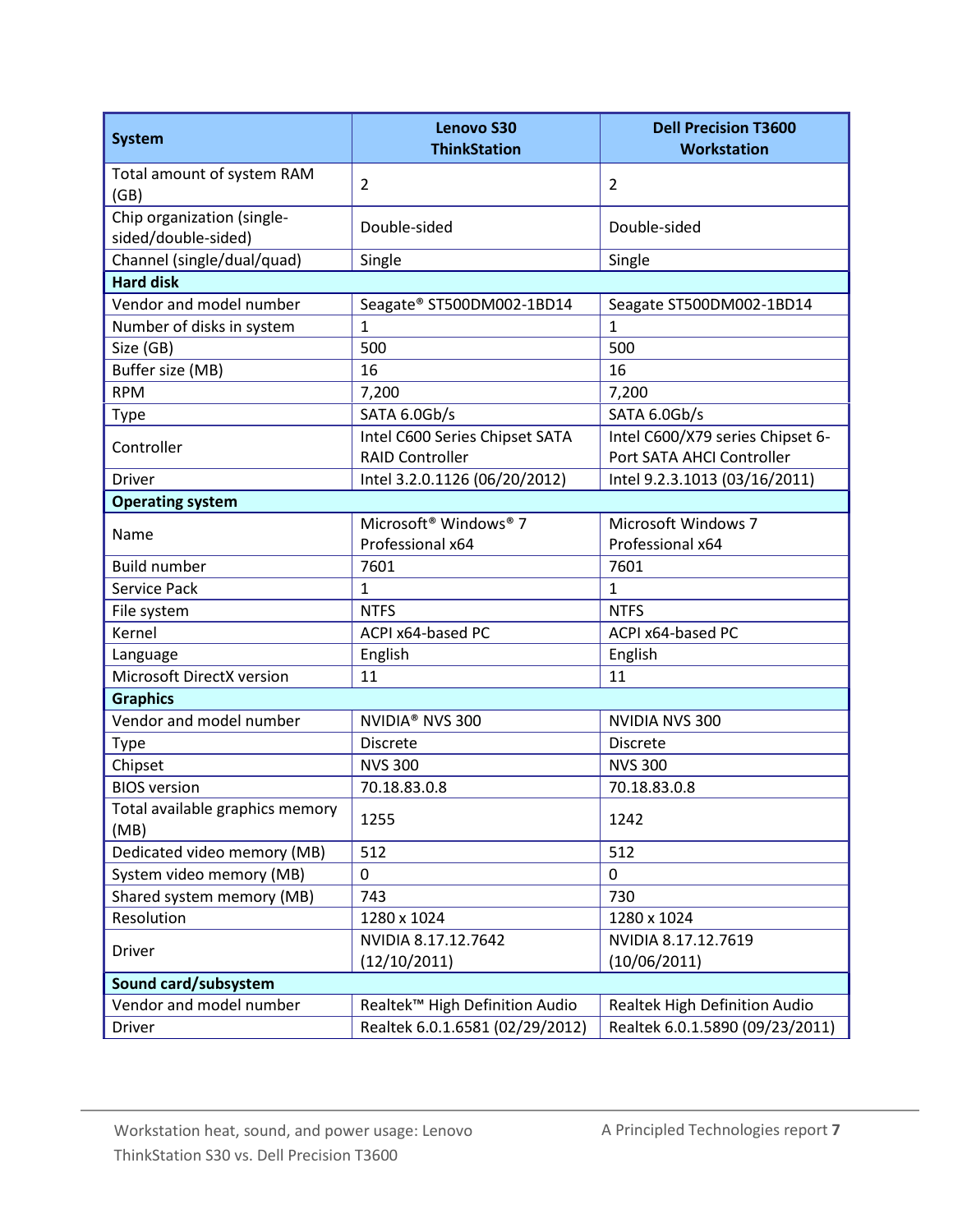| <b>System</b>           | Lenovo S30<br><b>ThinkStation</b> | <b>Dell Precision T3600</b><br>Workstation |  |  |  |
|-------------------------|-----------------------------------|--------------------------------------------|--|--|--|
| Ethernet #1             |                                   |                                            |  |  |  |
| Vendor and model number | Intel 82579LM Gigabit             | Intel 82579LM Gigabit                      |  |  |  |
| Driver                  | Intel 11.15.16.0 (01/11/2012)     | Intel 11.15.12.0 (11/30/2011)              |  |  |  |
| <b>Ethernet #2</b>      |                                   |                                            |  |  |  |
| Vendor and model number | <b>NA</b>                         | <b>NA</b>                                  |  |  |  |
| Driver                  | NA.                               | <b>NA</b>                                  |  |  |  |
| <b>Optical drive(s)</b> |                                   |                                            |  |  |  |
| Vendor and model number | LG DH40N                          | <b>TSSTcorp SN-208BB</b>                   |  |  |  |
| <b>Type</b>             | DVD-ROM                           | DVD-RW                                     |  |  |  |
| <b>USB ports</b>        |                                   |                                            |  |  |  |
| Number                  | 12                                | 10                                         |  |  |  |
| <b>Type</b>             | 10 x USB 2.0, 2 x USB 3.0         | 8 x USB 2.0, 2 x USB 3.0                   |  |  |  |
| Other                   | Serial port                       | Serial port                                |  |  |  |
| IEEE 1394 ports         |                                   |                                            |  |  |  |
| Number                  | 0                                 | $\Omega$                                   |  |  |  |
| <b>Monitor</b>          |                                   |                                            |  |  |  |
| <b>Type</b>             | ViewSonic® VG730m                 | ViewSonic VG730m                           |  |  |  |
| Screen size (inches)    | 17                                | 17                                         |  |  |  |
| Refresh rate (Hz)       | 60                                | 60                                         |  |  |  |

**Figure 4: System configuration information.**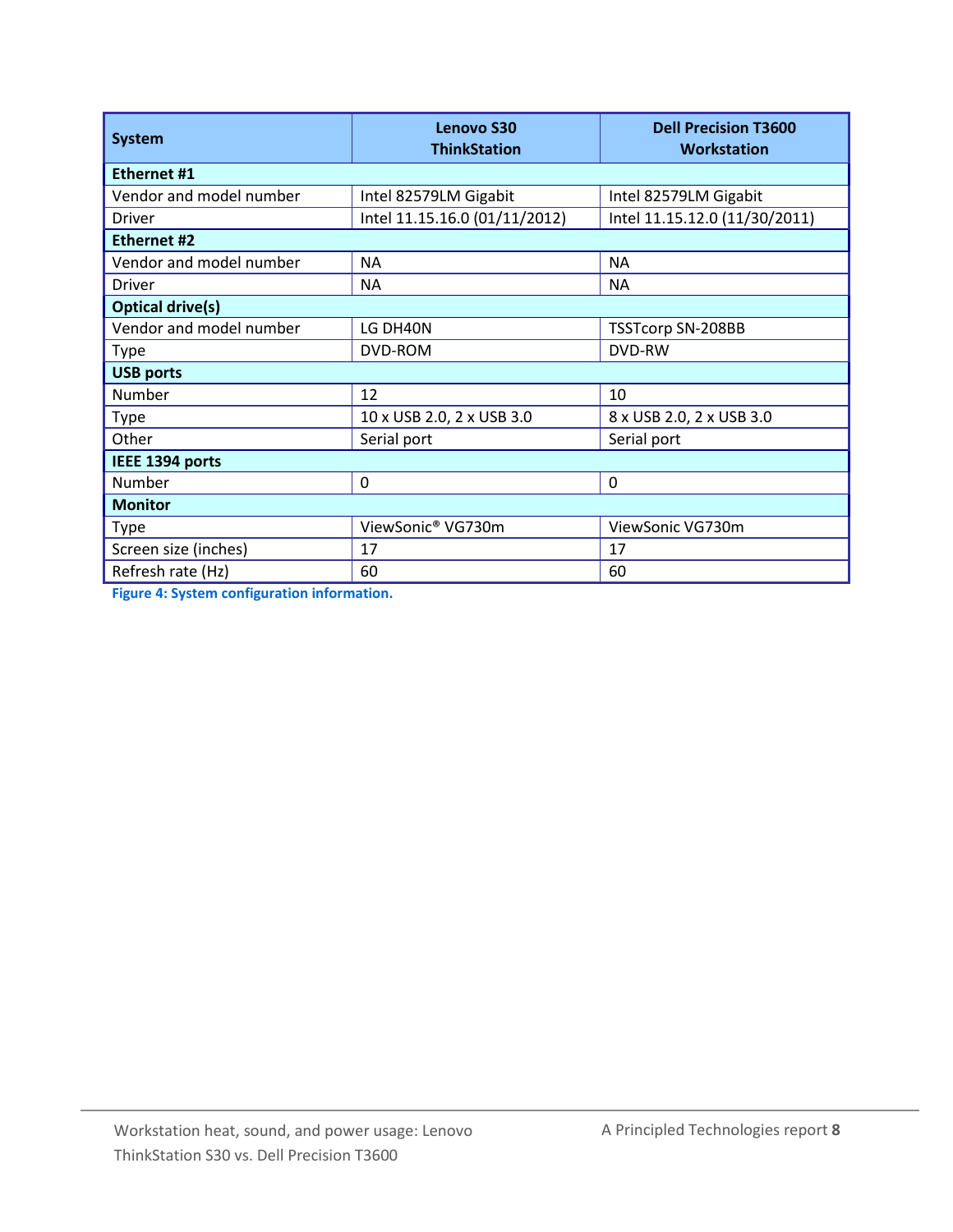# <span id="page-8-0"></span>**APPENDIX B: DETAILED TEST METHODOLOGY**

### **Measuring surface temperature**

#### **Test requirements**

- Fluke<sup>®</sup> 2680A Data Acquisition System
- PassMark BurnInTest Professional
- Linpack benchmark

#### **Measuring system temperature and power while idle**

#### *Setting up the test*

- 1. Set the power plan to the manufacturer's default setting. Set the display brightness to 100 percent:
	- a. Click Start.
	- b. In the Start menu's quick search field, type Power Options
	- c. Move the Screen brightness slider all the way to the right.
- 2. Set the remaining power plan settings as follows:
	- Dim the display: Never
	- Turn off the display: Never
	- Put the computer to sleep: Never
- 3. Disable the screen saver.
- 4. Place the workstation, mouse, keyboard, and display in a windowless, climate-controlled room.
- 5. Attach a Type T thermocouple to the exterior of the workstation at the following locations:
	- Front center
	- Top
	- Side opposite the motherboard
	- Side closest to the motherboard
	- Back in center of power supply exhaust
- 6. Attach a Type T thermocouple to the following locations inside the case:
	- On the hard drive
	- On the CPU heatsink
	- On the VRM FET
	- On the chipset heatsink
	- On one DIMM
- 7. Close the case.
- 8. Configure the Fluke 2680A Data Acquisition System to take measurements from the temperature probes and one ambient temperature probe using the Fluke DAQ software.
	- a. Connect the Type T thermocouples to channels in the Fluke Fast Analog Input module (FAI).
	- b. In the Fluke DAQ software, click each surface temperature channel, select Thermocouple from the list of Functions, and choose T from the list of ranges.
	- c. Label each channel with the location associated with each thermocouple.
	- d. In the Fluke DAQ software, click the ambient temperature channel, select Thermocouple from the list of Functions, and choose T from the list of ranges.
	- e. Label this channel Ambient.
- 9. While running each test, use a Fluke 2680A Data Acquisition System to monitor ambient and temperature at each interior and exterior point.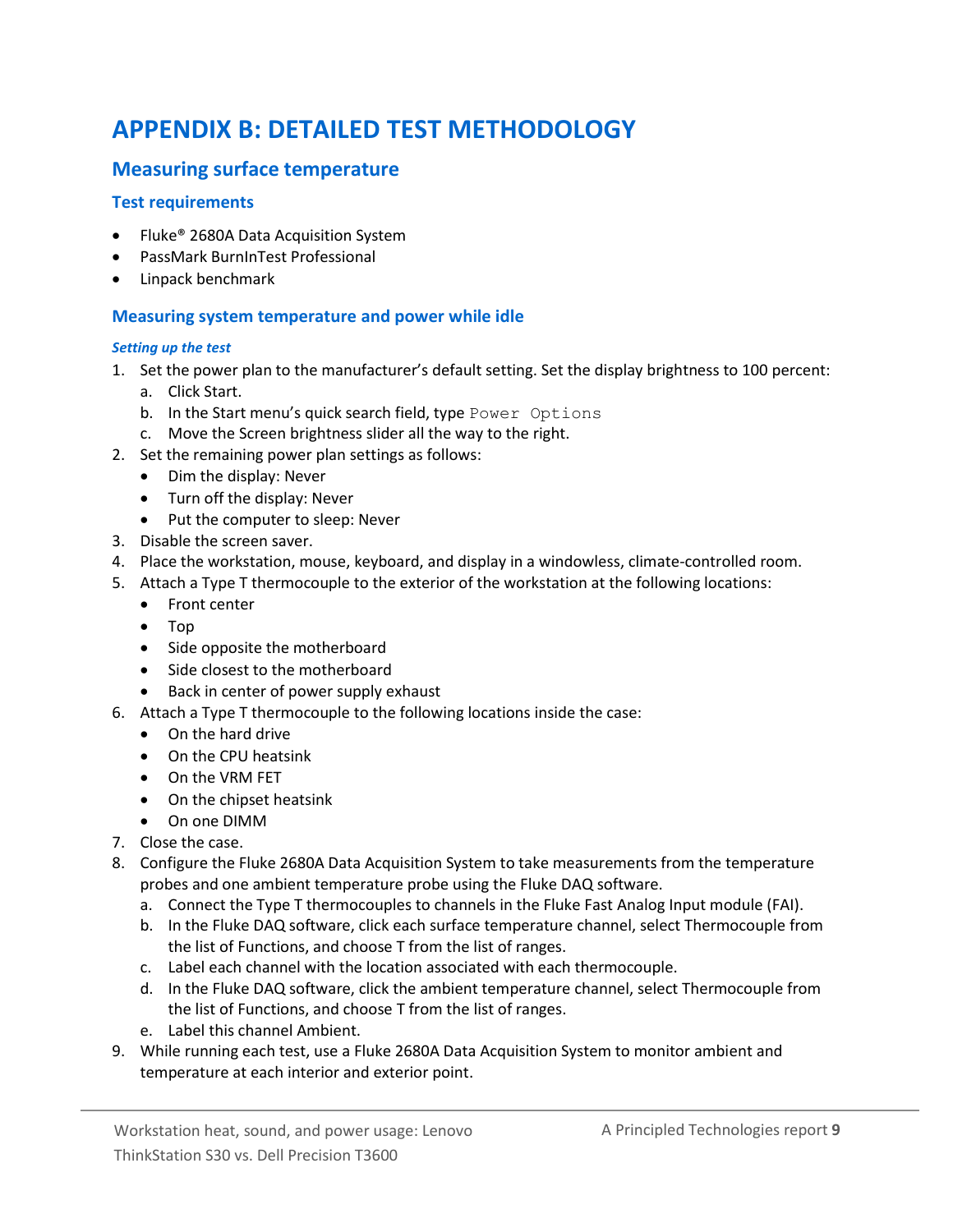- 10. Connect the power cord from the workstation to the Extech Instruments 380803 Power Analyzer's DC output load power outlet.
- 11. Plug the power cord from the Power Analyzer's DC input voltage connection into a power outlet.
- 12. Connect a separate host computer to the Power Analyzer using an RS-232 cable. This computer will monitor and collect the power measurement data.
- 13. Turn on the Extech Power Analyzer by pressing the green On/Off button.
- 14. Turn on the host computer.
- 15. Insert the Extech software installation CD into the host computer, and install the software.
- 16. Once installed, launch the Extech Power Analyzer software, and configure the correct COM port.

#### *Running the test*

- 1. Boot the system and bring up an elevated command prompt:
	- Select Windows Start orb.
	- Type cmd and press Control-Shift-Enter.
- 2. Type Cmd.exe /c start /wait Rundll32.exe advapi32.dll,ProcessIdleTasks Do not interact with the system until the command completes.
- 3. After the command completes, wait 15 minutes before running the test.
- 4. Start the Fluke 2680A data logger using the Fluke DAQ software, and begin recording power with the Extech Power Analyzer.
- 5. Allow the workstation to sit idle for 1 hour.
- 6. After 1 hour, stop the Fluke 2680A data logger using the Fluke DAQ software, and the Power Analyzer data logger.
- 7. Export the thermal measurements to a CSV file. The Power Analyzer creates a CSV file as it collects that data.
- 8. Use the thermal measurement CSV file to find and report the highest temperature measured at each location during the test.
- 9. Use the Power Analyzer CSV to calculate the average power draw in watts during the test.
- 10. Power the workstation off for 1 hour, and allow it to return to room temperature.
- 11. Repeat steps 1 through 9 two more times.

#### **Measuring system temperature and power while under load**

#### *Setting up the test*

- 1. Download PassMark BurnInTest Professional 7.0 fro[m http://www.passmark.com/products/bit.htm.](http://www.passmark.com/products/bit.htm)
- 2. Double-click bitpro\_x64.exe to run setup.
- 3. At the Welcome screen, click Next.
- 4. Accept the license agreement, and click Next.
- 5. At the Choose Install Location screen, accept the default location of C:\Program Files\BurnInTest, and click Next.
- 6. At the Select Start Menu Folder screen, click Next.
- 7. At the Ready to Install screen, click Install.
- 8. At the Completing the BurnInTest Setup Wizard screen, deselect View Readme.txt, and click Finish to launch BurnInTest.
- 9. At the Purchasing information screen, copy and paste the Username and key, and click Continue.
- 10. At the Key accepted screen, click OK.
- 11. Select Test selection and duty cycles from the Configuration menu item.
- 12. Select CPU, 2D Graphics, 3D Graphics, and Disk(s), and deselect all other subsystems.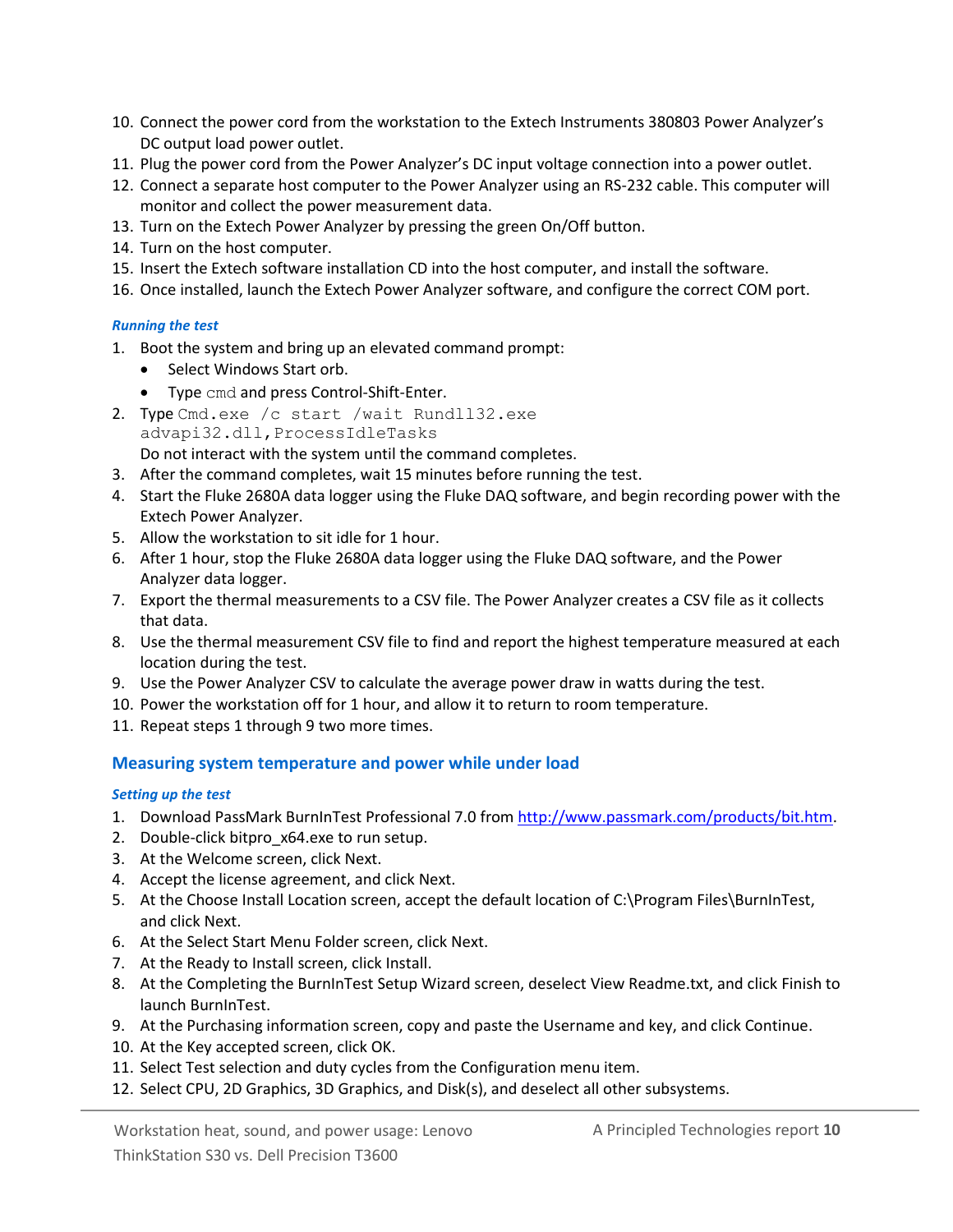- 13. Set load to 100, and click OK.
- 14. Select Test Preferences from the Configuration menu item and set or verify the following by clicking on each tab:
	- Disk: select C: drive
	- Logging: select Turn automatic logging on
	- 2D Graphics: select All available Video Memory
	- 3D Graphics: use defaults
	- CPU: use defaults
- 15. Unpack the Linpack benchmark and adjust the number of instances, problem size, and leading dimension size so that the CPU is at 100% utilization, and the memory is as close to 100% utilization as possible. We used a batch file to run the number of instances we determined for each workstation.

#### *Running the test*

- 1. Boot the system and launch PassMark BurnInTest by double-clicking the desktop icon.
- 2. Bring up an elevated command prompt:
	- a. Select Windows Start orb.
	- b. Type cmd and press Control-Shift-Enter.
- 3. Type Cmd.exe /c start /wait Rundll32.exe advapi32.dll,ProcessIdleTasks Do not interact with the system until the command completes.
- 4. After the command completes, wait 15 minutes before running the test.
- 5. Click Start Selected Tests in the BurnInTest V7.0 Pro screen, and double-click the Linpack benchmark batch file.
- 6. Start the Fluke 2680A data logger using the Fluke DAQ software, and begin recording power with the Extech Power Analyzer.
- 7. After 1 hour, stop the Fluke 2680A data logger using the Fluke DAQ software, and the Power Analyzer data logger.
- 8. Export the thermal measurements to a CSV file. The Power Analyzer creates a CSV file as it collects that data.
- 9. Use the thermal measurement CSV file to find and report the highest temperature measured at each location during the test.
- 10. Use the Power Analyzer CSV to calculate the average power draw in watts during the test.
- 11. Power the workstation off for 1 hour, and allow it to return to room temperature.
- 12. Repeat the steps 1 through 11 two more times.

#### **Measuring acoustics**

#### **Test requirements**

- Extech SDL600 Sound Level Meter/Datalogger with SD card
- PassMark BurnInTest Professional

#### **Measuring acoustics of the workstation while idle**

#### *Setting up the test*

1. Place the workstation, mouse, keyboard, and display in a windowless, sound-proofed professional sound booth.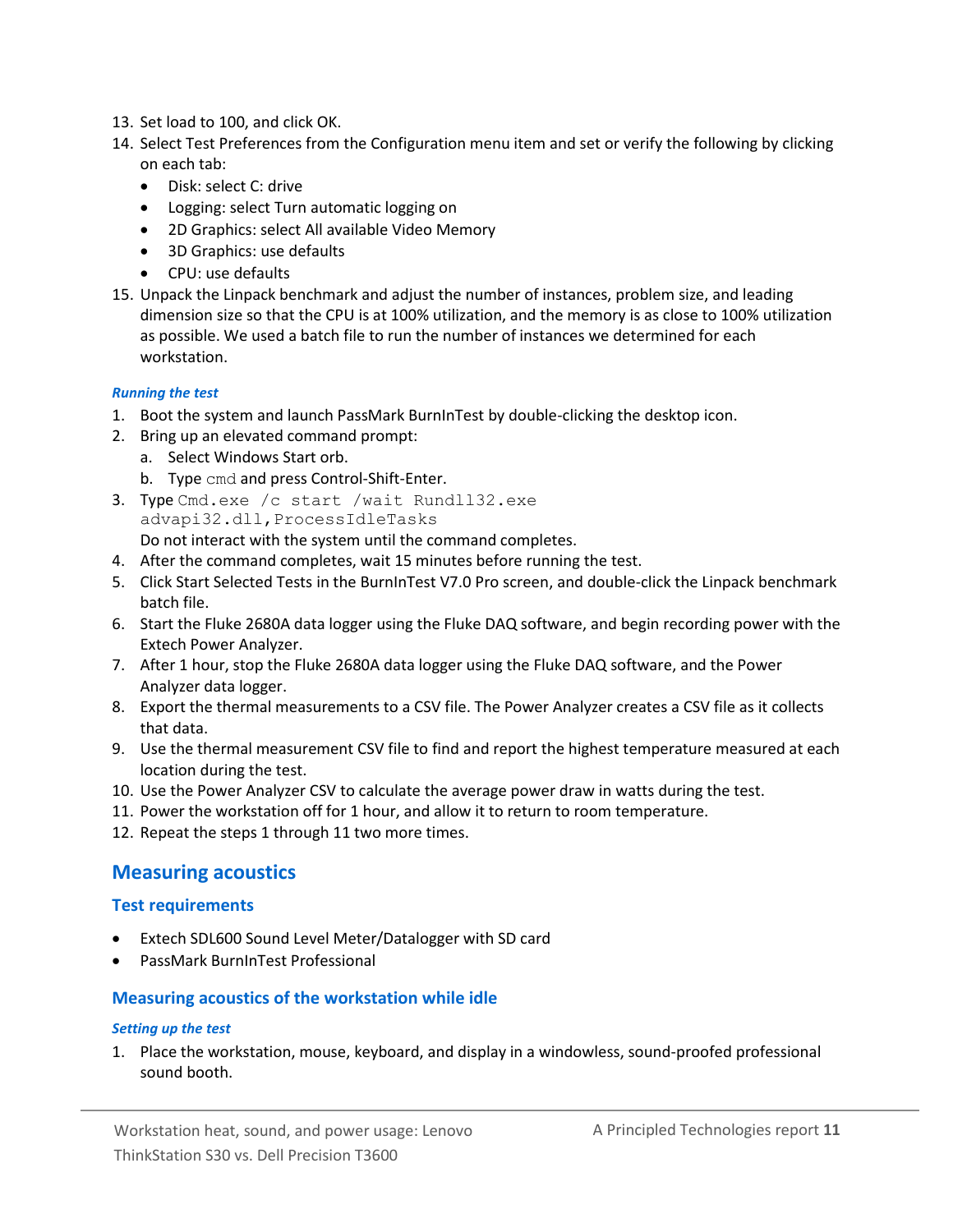2. Set the Extech SDL600 on a tripod so that it is 3 feet in front of, and 2 feet above the workstation.

#### *Running the test*

- 1. Boot the system and bring up an elevated command prompt:
	- Select Windows Start orb.
	- Type cmd and press Control-Shift-Enter.
- 2. Type Cmd.exe /c start /wait Rundll32.exe advapi32.dll,ProcessIdleTasks Do not interact with the system until the command completes.
- 3. After the command completes, wait 5 minutes before running the test.
- 4. Start the Extech SDL600 Sound Level Meter/Datalogger and allow the workstation to sit idle for 1 hour.
- 5. After 1 hour, stop the Extech SDL600.
- 6. Power the workstation off for 10 minutes.
- 7. Copy the log file from the Extech SDL600 SD card.
- 8. Repeat steps 1 through 7 two more times.

#### **Measuring acoustics of the workstation while under load**

#### *Setting up the test*

Ensure that PassMark BurnInTest Professional 7.0 and the Linpack benchmark are set up on your system.

#### *Running the test*

- 1. Boot the system and launch PassMark BurnInTest by double-clicking the desktop icon.
- 2. Bring up an elevated command prompt:
	- Select Windows Start orb.
	- Type cmd and press Control-Shift-Enter.
- 3. Type Cmd.exe /c start /wait Rundll32.exe advapi32.dll,ProcessIdleTasks Do not interact with the system until the command completes.
- 4. After the command completes, wait 15 minutes before running the test.
- 5. Click Start Selected Tests in the BurnInTest V7.0 Pro screen, double-click the Linpack benchmark batch file, and start the Extech SDL600 Sound Level Meter/Datalogger.
- 6. After 1 hour, stop the Extech SDL600.
- 7. Power the workstation off for 10 minutes.
- 8. Copy the log file from the Extech SDL600 SD card.
- 9. Repeat steps 1 through 8 two more times.

### **Measuring power consumption**

To record each workstation's power consumption during each test, we used an Extech Instruments [\(www.extech.com\)](http://www.extech.com/) 380803 Power Analyzer/Datalogger. We connected the power cord from the server under test to the Power Analyzer's output load power outlet. We then plugged the power cord from the Power Analyzer's input voltage connection into a power outlet.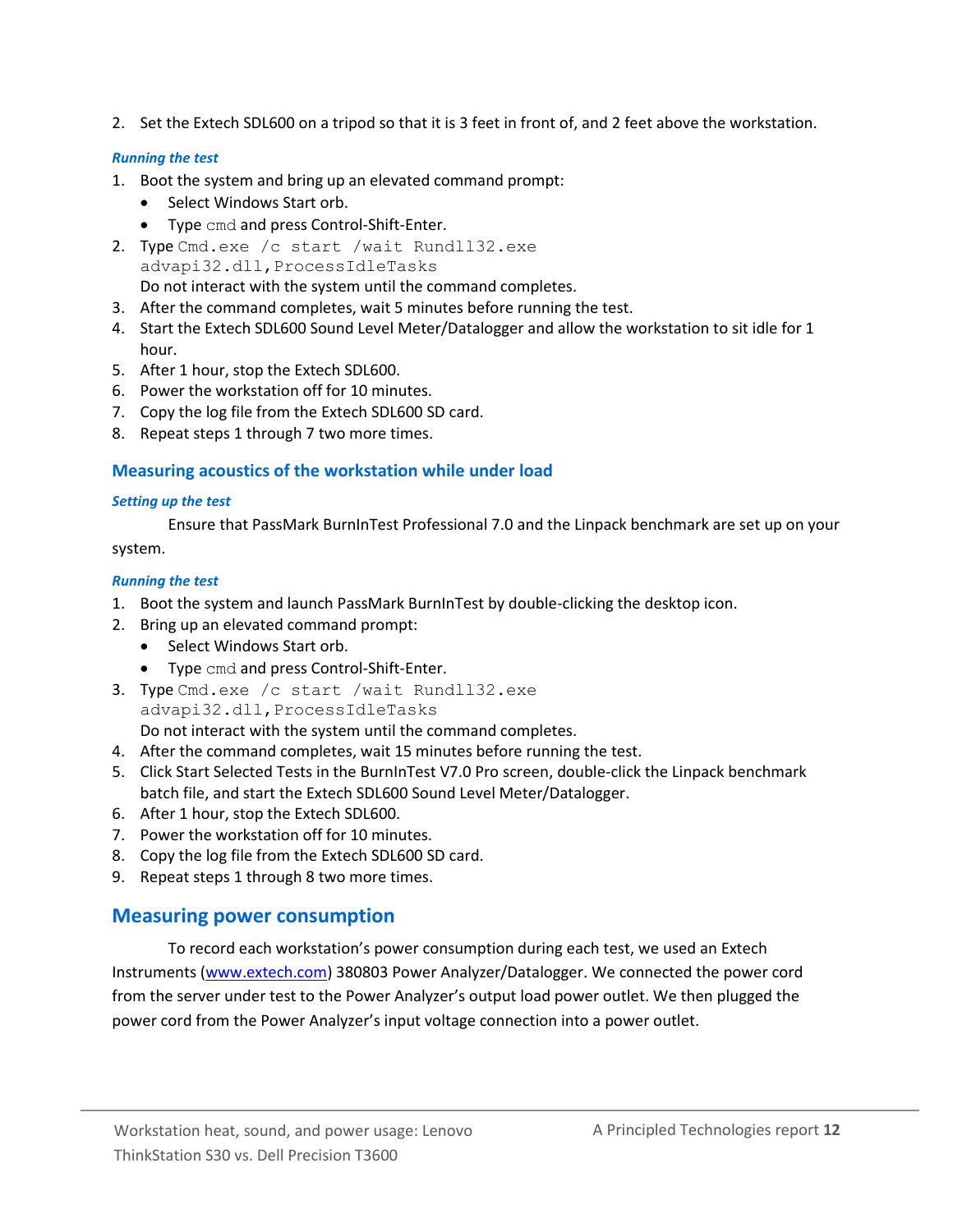We used the Power Analyzer's Data Acquisition Software (version 2.11) to capture all recordings. We installed the software on a separate Intel processor-based PC, which we connected to the Power Analyzer via an RS-232 cable. We captured power consumption at one-second intervals.

We then recorded the power usage (in watts) for each system during the testing at 1-second intervals. To compute the average power usage, we averaged the power usage during the time the system was producing its peak performance results.